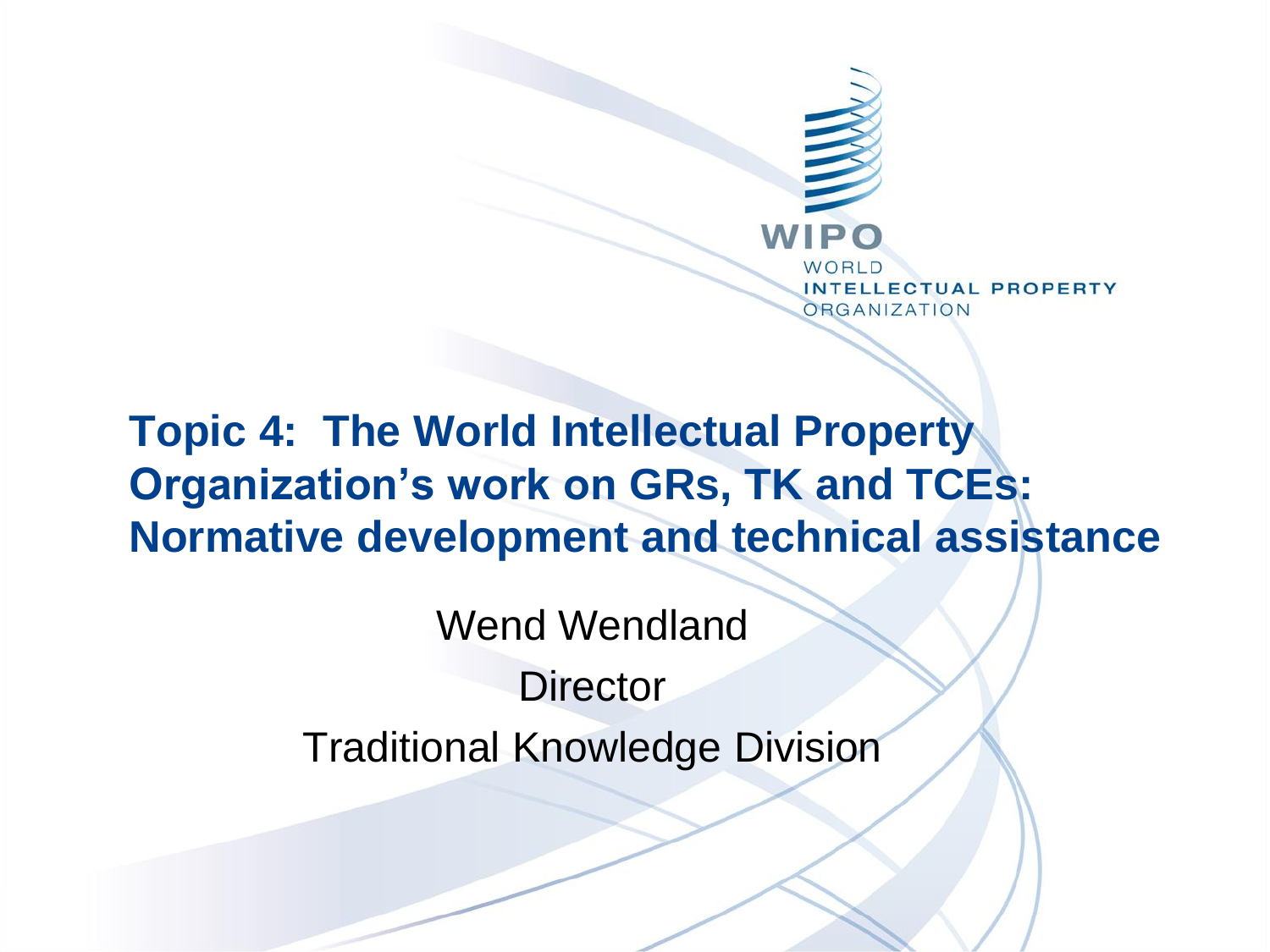







Source: American Association for the Advancement of **Science** 

> **WIPO WORLD INTELLECTUAL PROPERTY ORGANIZATION**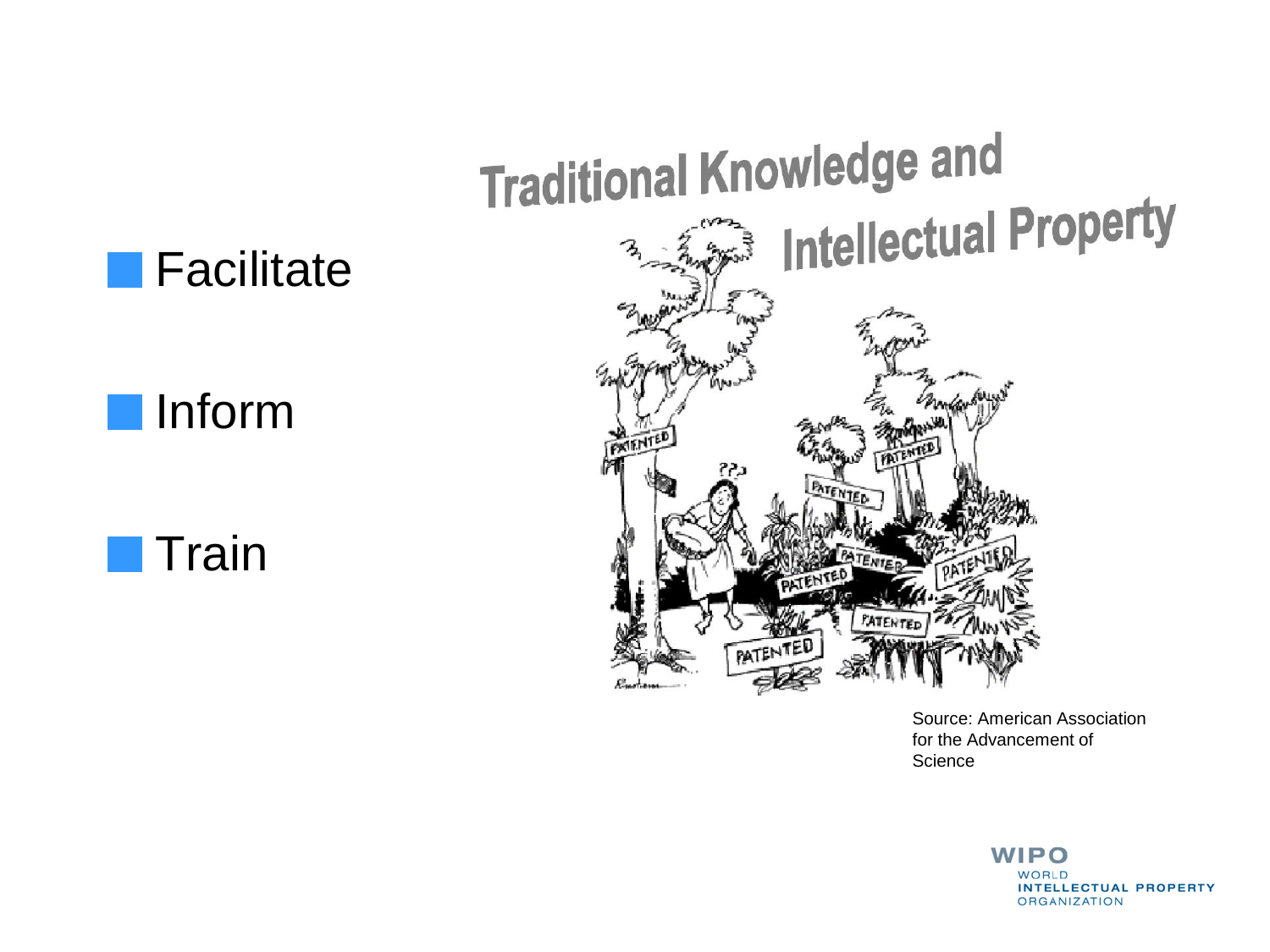# **Facilitate**

#### **International: WIPO Intergovernmental Committee**

- Background
	- Mandate
- Participation
- Relationship with other fora
- Key issues and challenges
	- Progress made to date
		- Next steps

#### **Regional and national policy and legislative developmentWIPO**

**NTELLECTUAL PROPERTY ORGANIZATION**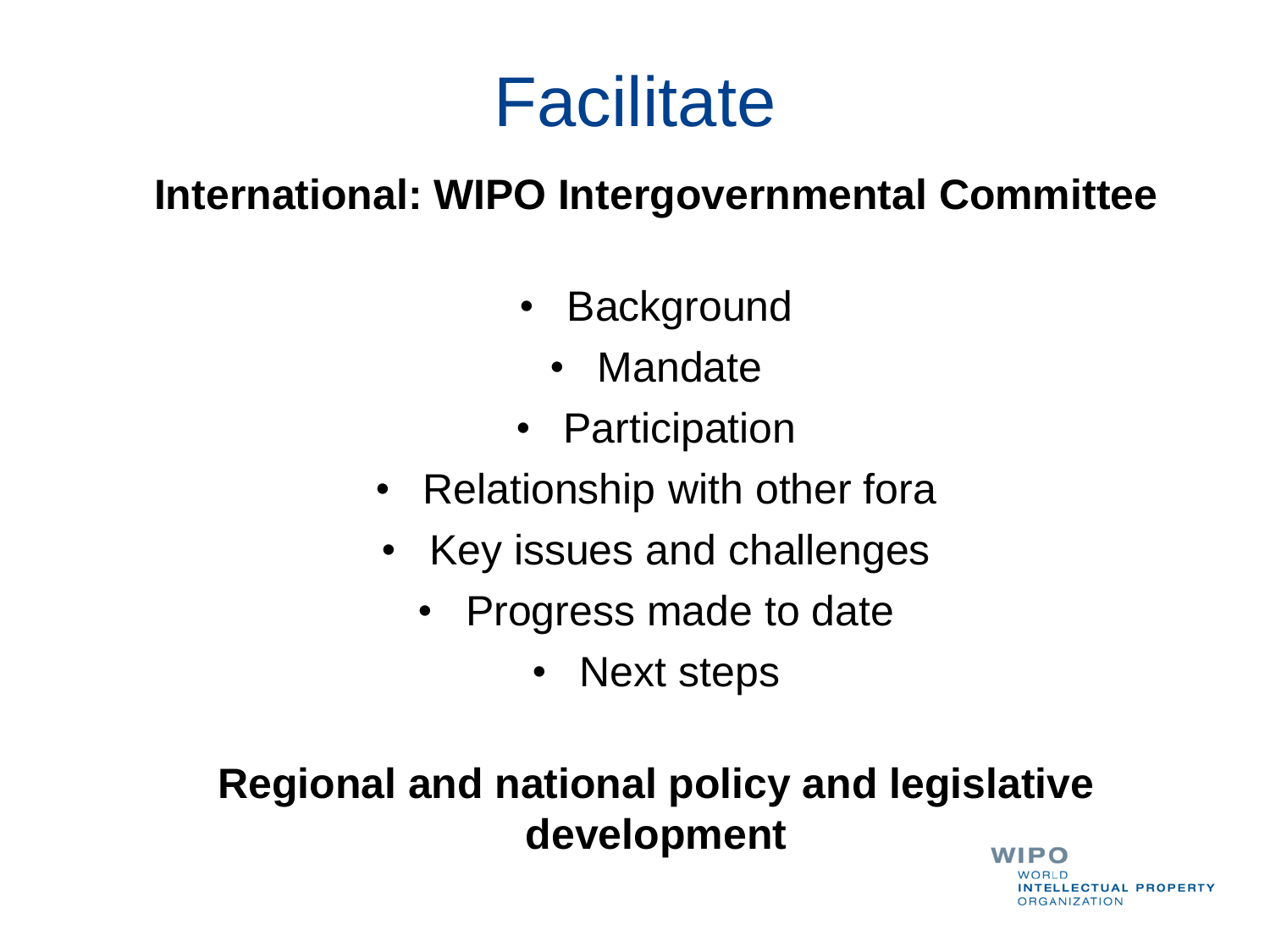# Why does the IGC matter?

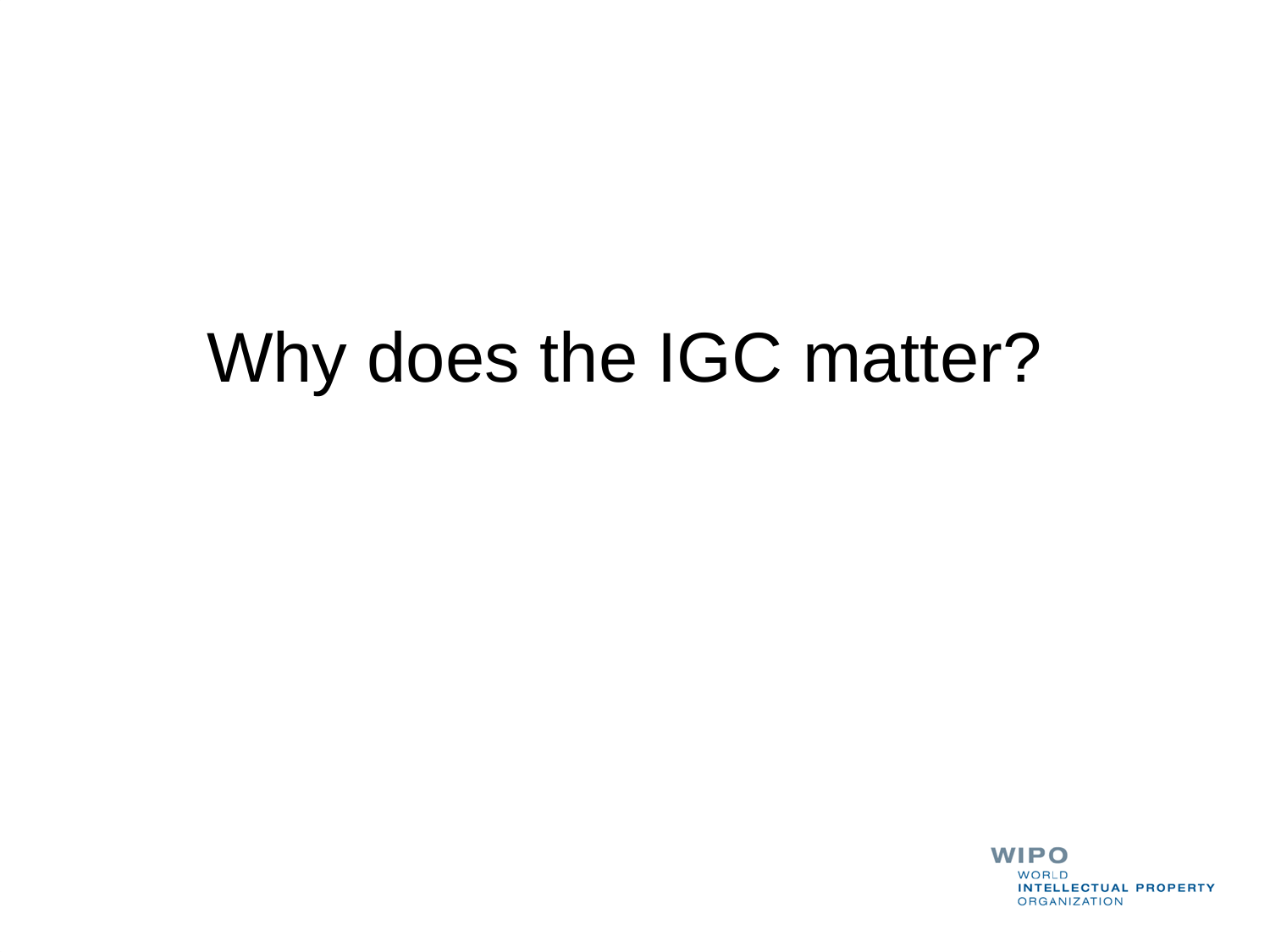- $\triangleright$  For indigenous peoples and local communities:
	- $\triangleright$  New collective rights to prevent unauthorized use and/or share in benefits, internationally
- $\triangleright$  For international IP law-making:
	- $\triangleright$  "A profound re-imagining of the IP system"
	- $\triangleright$  "First developing country-led normative process of this breadth and complexity"

WIDO **LECTUAL PROPERTY RGANIZATION**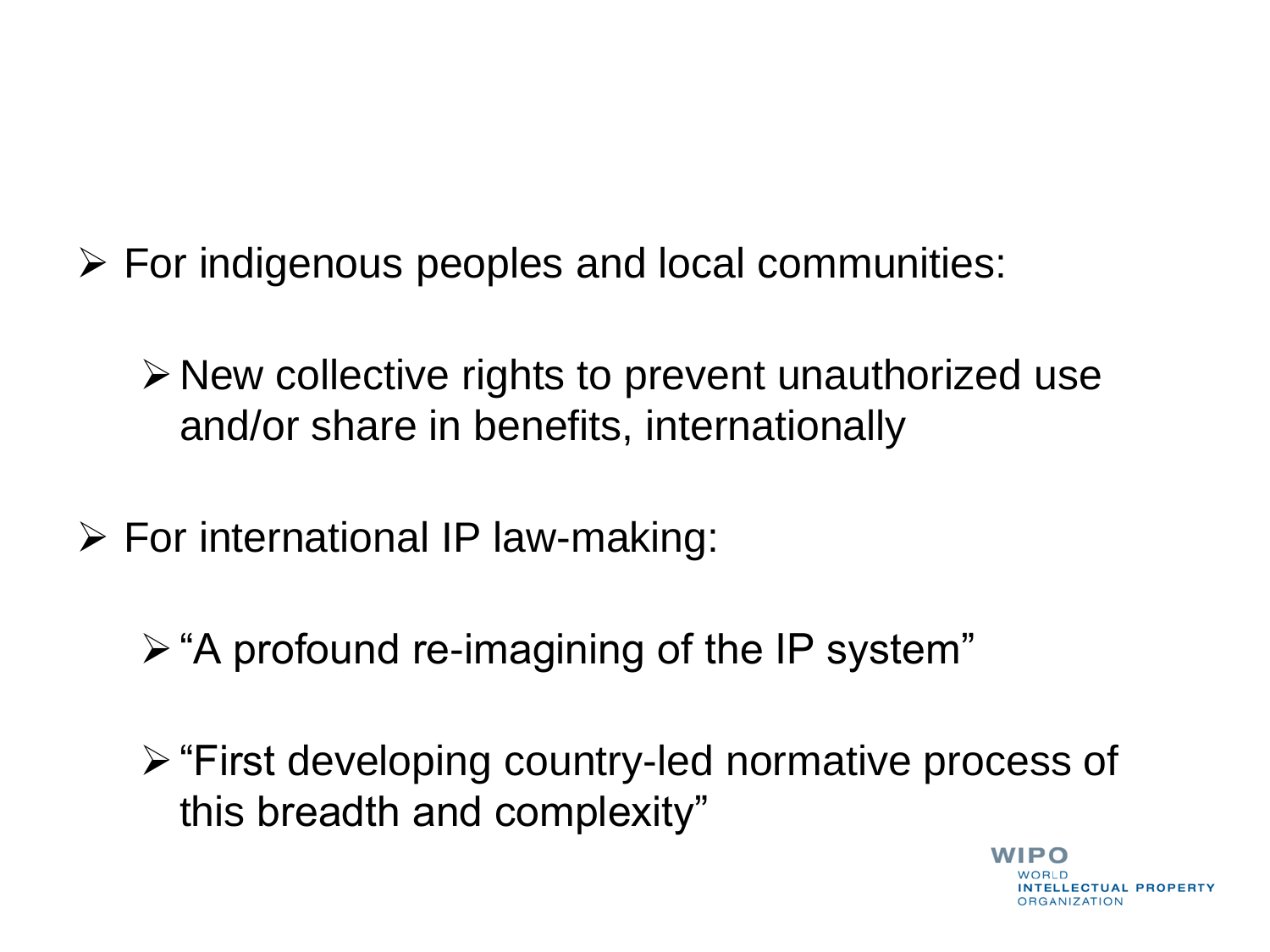# Train and Inform

#### **Inform**

#### **Train**

- $\Box$  General publications
- □ Website, including Indigenous Portal
- $\Box$  Databases: laws, examples of contracts
- □ Case-studies: Janke studies, UNEP studies
- $\Box$  Practical guides: museums and archives; festivals
- $\Box$  E-Updates and Newsletter; Twitter
- $\Box$  Many other guides, publications, databases, surveys
- **TK Documentation Toolkit**
- □ Distance Learning Course
- □ Creative Heritage Project
- □ Guidelines: IP and access and benefit-sharing; patent examination
- $\Box$  Practical Workshops
- $\Box$  Community use of IP tools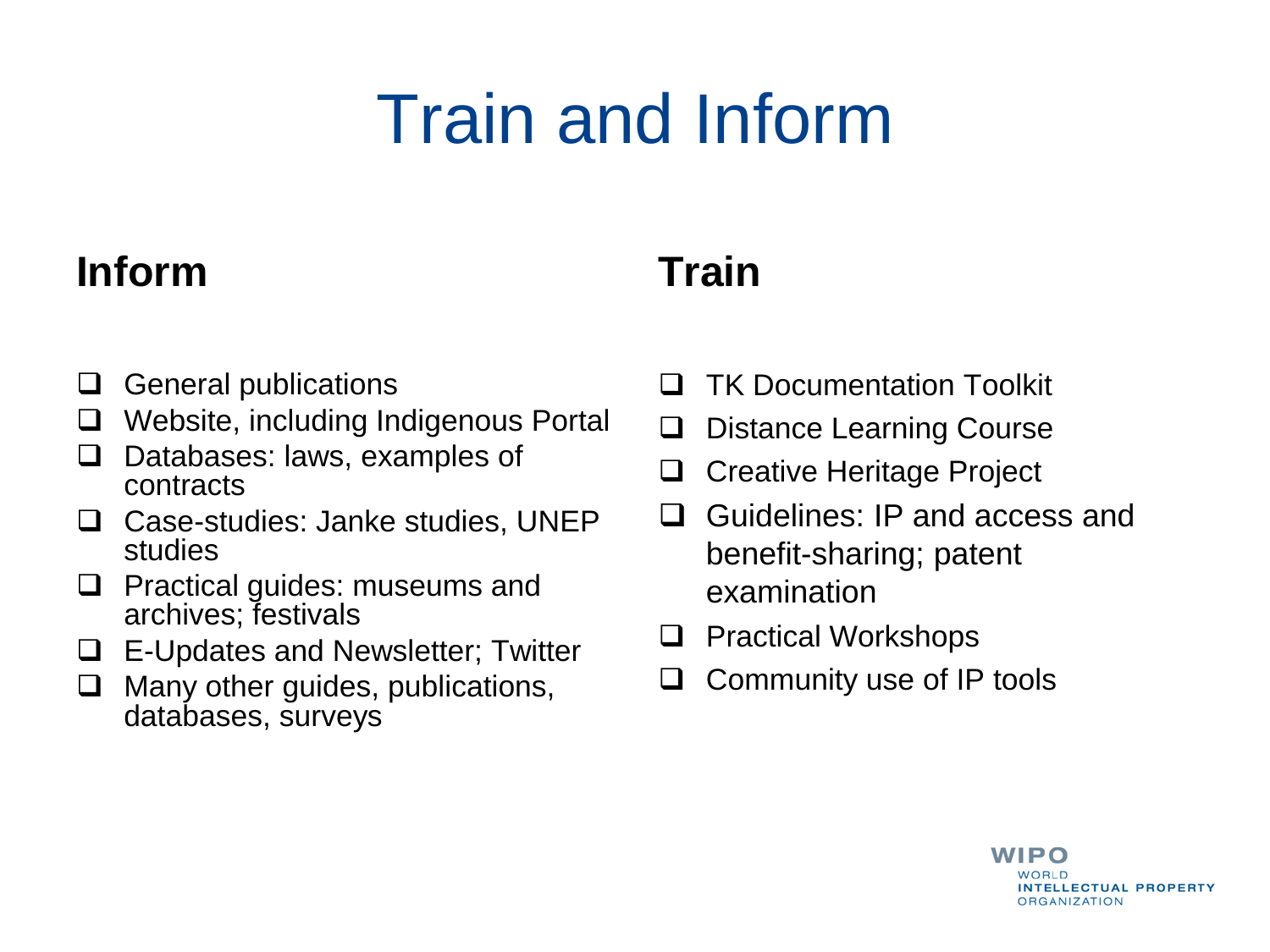## What benefits do these capacity-building resources aim to bring?